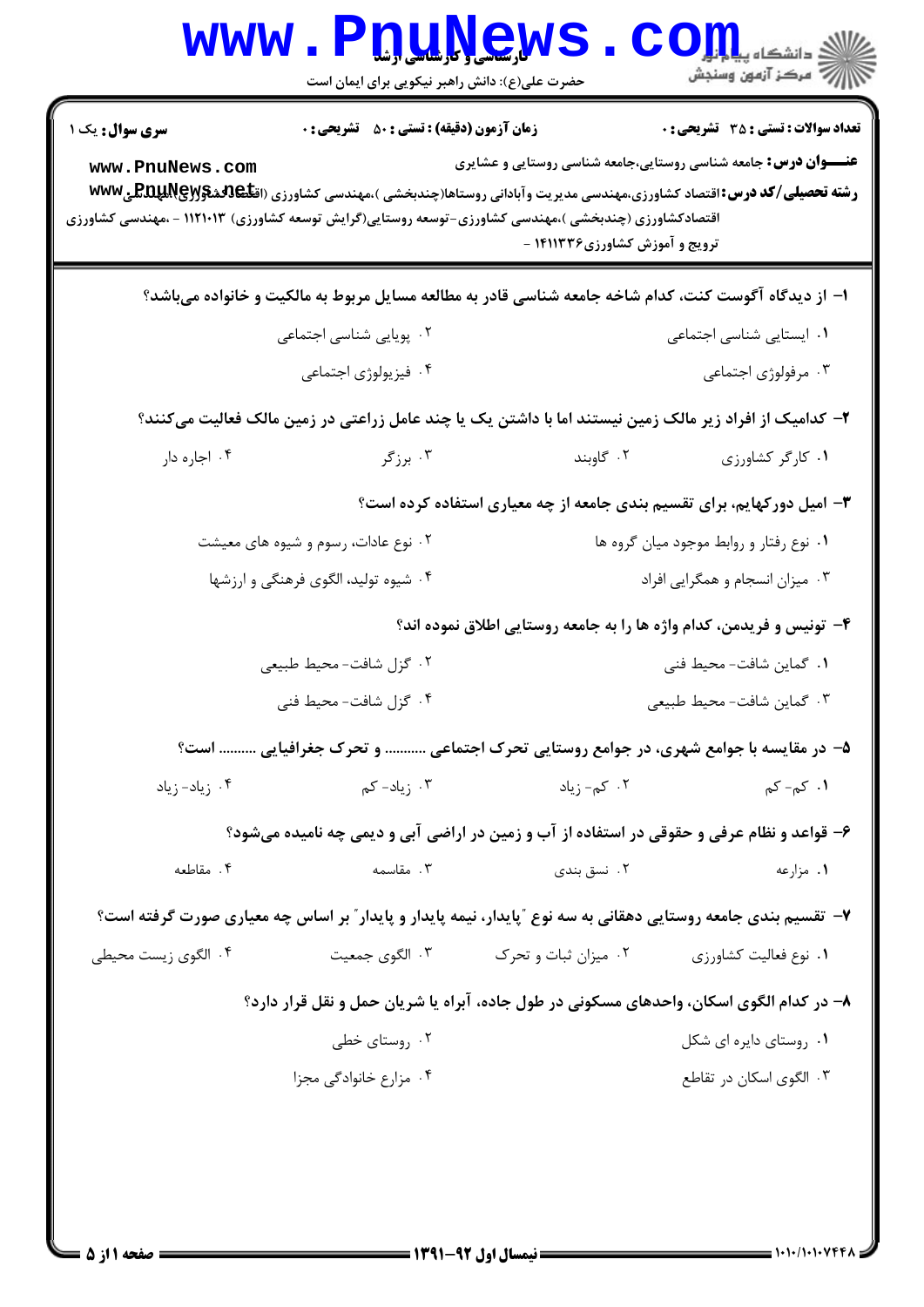| WWW                                                                                                                                               | <b>کارساسی و تارسلسی ارشا</b><br>حضرت علی(ع): دانش راهبر نیکویی برای ایمان است |                                                                                                                                                                                                                                                     | ه دانشکاه پ <b>یا با تو</b><br>أأأأ مركز آزمون وسنجش |
|---------------------------------------------------------------------------------------------------------------------------------------------------|--------------------------------------------------------------------------------|-----------------------------------------------------------------------------------------------------------------------------------------------------------------------------------------------------------------------------------------------------|------------------------------------------------------|
| <b>سری سوال : ۱ یک</b><br>www.PnuNews.com<br>اقتصادکشاورزی (چندبخشی )،مهندسی کشاورزی-توسعه روستایی(گرایش توسعه کشاورزی) ۱۱۲۱۰۱۳ - ،مهندسی کشاورزی | <b>زمان آزمون (دقیقه) : تستی : 50 ٪ تشریحی : 0</b>                             | <b>عنـــوان درس:</b> جامعه شناسی روستایی،جامعه شناسی روستایی و عشایری<br><b>رشته تحصیلی/کد درس: ا</b> قتصاد کشاورزی،مهندسی مدیریت وآبادانی روستاها(چندبخشی )،مهندسی کشاورزی (اق <b>تلکالهلاپوچاللهلاللهی www</b><br>- ترویج و آموزش کشاورزی ۱۴۱۱۳۳۶ | <b>تعداد سوالات : تستی : 35 ٪ تشریحی : 0</b>         |
| ۹– در قشربندی اجتماعی انجام شده در زمان قبل از اصلاحات ارضی، کدام الگوهای مالکیت از نقش کمتری برخوردار بودهاند؟                                   |                                                                                |                                                                                                                                                                                                                                                     |                                                      |
|                                                                                                                                                   | ٠٢ مالكيت وقفي- مالكيت دهقاني                                                  |                                                                                                                                                                                                                                                     | ٠١. مالكيت سلطنتي- مالكيت اربابي                     |
|                                                                                                                                                   | ۰۴ مالکیت اربابی- مالکیت دهقانی<br>۰۳ مالکیت دیوانی- مالکیت وقفی               |                                                                                                                                                                                                                                                     |                                                      |
| ∙ا− در نظام قشربندی اجتماعی قبل از اصلاحات ارضی، کدام طبقه از پایینترین پایگاه اجتماعی برخوردار بودهاند؟                                          |                                                                                |                                                                                                                                                                                                                                                     |                                                      |
| ۰۴ خوش نشینان                                                                                                                                     | ۰۳ رعایای صاحب نسق                                                             | ۰۲ دهقانان                                                                                                                                                                                                                                          | ٠١. مالكين                                           |
|                                                                                                                                                   |                                                                                | 1۱– کدام قشر اجتماعی، پس از اصلاحات ارضی و حذف ارباب از روستا بوجود آمد؟                                                                                                                                                                            |                                                      |
| ۰۴ کارگران روستایی                                                                                                                                | ۰۳ خرده مالکان                                                                 | ۰۲ سوداگران روستایی                                                                                                                                                                                                                                 | ۰۱ کارکنان دولت                                      |
|                                                                                                                                                   |                                                                                | ۱۲- منظور از تحرک اجتماعی در جامعه روستایی کدام است؟                                                                                                                                                                                                |                                                      |
|                                                                                                                                                   | ۲. انتقال از یک شغل به شغل دیگر                                                |                                                                                                                                                                                                                                                     | ۰۱ انتقال از یک گروه اجتماعی به گروه دیگر            |
|                                                                                                                                                   | ۰۴ انتقال از روستا به شهر                                                      |                                                                                                                                                                                                                                                     | ۰۳ انتقال از یک روستا به روستای دیگر                 |
|                                                                                                                                                   |                                                                                | ۱۳- مالکیت سیورغال بر اراضی کشاورزی مربوط به کدام گروه است؟                                                                                                                                                                                         |                                                      |
| ۰۴ کارگران کشاورزی                                                                                                                                | ۰۳ سادات و روحانیون                                                            | ۰۲ امرا و خلفا                                                                                                                                                                                                                                      | ۰۱ کارکنان دولتی                                     |
|                                                                                                                                                   |                                                                                |                                                                                                                                                                                                                                                     | 1۴– مفهوم ″اقطاع التمليك″ چيست؟                      |
| ۰۲ واگذاری زمین های دایر به اشخاص به شرط زراعت                                                                                                    |                                                                                | ۰۱ واگذاری زمین های بایر به اشخاص به شرط زراعت                                                                                                                                                                                                      |                                                      |
| ۰۴ واگذاری اراضی به افراد خاص برای تامین معیشت                                                                                                    |                                                                                |                                                                                                                                                                                                                                                     | ۰۳ واگذاری اراضی به جنگجویان به عنوان پاداش          |
|                                                                                                                                                   |                                                                                | ۱۵– کدام املاک در زمره "املاک خالصه" محسوب می شوند؟                                                                                                                                                                                                 |                                                      |
| ۰۴ املاک وقفی                                                                                                                                     | ۰۳ املاک درباری                                                                | ۰۲ املاک دیوانی                                                                                                                                                                                                                                     | ۰۱ املاک قبیله ای                                    |
|                                                                                                                                                   |                                                                                | ۱۶- در کدام مرحله اجرای قانون اصلاح اراضی، مالکیت بزرگ مالکان به یک ده ششدانگ تقلیل یافت؟                                                                                                                                                           |                                                      |
|                                                                                                                                                   | ۰۲ مرحله دوم                                                                   |                                                                                                                                                                                                                                                     | ٠١ مرحله اول                                         |
|                                                                                                                                                   | ۰۴ واگذاری پس از انقلاب اسلامی                                                 |                                                                                                                                                                                                                                                     | ۰۳ مرحله سوم                                         |
|                                                                                                                                                   |                                                                                |                                                                                                                                                                                                                                                     |                                                      |
|                                                                                                                                                   |                                                                                |                                                                                                                                                                                                                                                     |                                                      |

4 Y H

51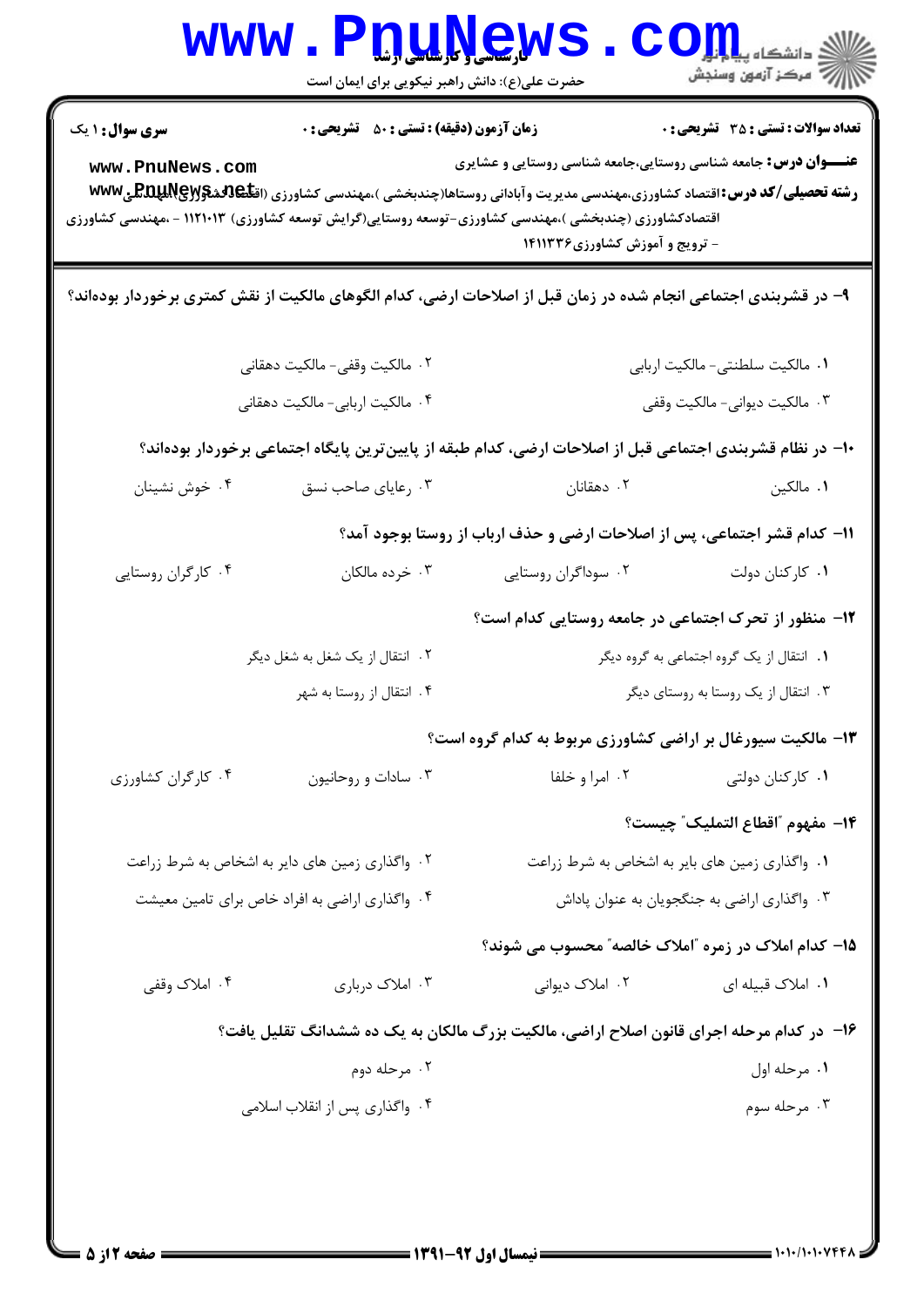|                        | www.PnuNews.<br>حضرت علی(ع): دانش راهبر نیکویی برای ایمان است                                                                                                                                                                                  |                                                                                                         | الله دانشگاه پي <b>ابولو CO</b><br>الله عرکز آزمون وسنڊش |
|------------------------|------------------------------------------------------------------------------------------------------------------------------------------------------------------------------------------------------------------------------------------------|---------------------------------------------------------------------------------------------------------|----------------------------------------------------------|
| <b>سری سوال : ۱ یک</b> | <b>زمان آزمون (دقیقه) : تستی : 50 ٪ تشریحی : 0</b>                                                                                                                                                                                             |                                                                                                         | <b>تعداد سوالات : تستي : 35 - تشريحي : 0</b>             |
| www.PnuNews.com        | <b>رشته تحصیلی/کد درس:</b> اقتصاد کشاورزی،مهندسی مدیریت وآبادانی روستاها(چندبخشی )،مهندسی کشاورزی (اق <b>تلکالدیپلیلپولیلکل با WWW</b><br>اقتصادکشاورزی (چندبخشی )،مهندسی کشاورزی-توسعه روستایی(گرایش توسعه کشاورزی) ۱۱۲۱۰۱۳ - ،مهندسی کشاورزی | <b>عنـــوان درس:</b> جامعه شناسی روستایی،جامعه شناسی روستایی و عشایری<br>- ترویج و آموزش کشاورزی۱۴۱۱۳۳۶ |                                                          |
|                        | ۱۷– در مرحله دوم اجرای قانون اصلاح اراضی، نحوه واگذاری دهات موقوفه عام به زارعین چگونه بود؟                                                                                                                                                    |                                                                                                         |                                                          |
|                        | ۰۲ اجاره ۳۰ ساله                                                                                                                                                                                                                               |                                                                                                         | ۰۱ تشکیل شرکت سهامی زراعی                                |
|                        | ۰۴ اجاره ۹۹ ساله                                                                                                                                                                                                                               |                                                                                                         | ۰۳ فروش به زارعین                                        |
|                        | ۱۸− در ایران تا قبل از اصلاحات ارضی طبقات اجتماعی در جامعه روستایی بر چه مبنایی تعیین میگردیدند؟                                                                                                                                               |                                                                                                         |                                                          |
| ۰۴ شرایط خانوادگی      | ۰۳ وضعیت تحصیلی                                                                                                                                                                                                                                | ۰۲ مالکیت                                                                                               | ٠١ موقعيت شغلي                                           |
|                        |                                                                                                                                                                                                                                                | ۱۹- متداول ترین شق مورد استفاده در مرحله دوم اصلاحات ارضی چه بود؟                                       |                                                          |
|                        | ۰۲ فروش اراضي به زارعين                                                                                                                                                                                                                        |                                                                                                         | ٠١ اجاره اراضي به زارعين                                 |
|                        | ۰۴ خرید حق ریشه                                                                                                                                                                                                                                |                                                                                                         | ۰۳ تقسیم به نسبت بهره مالکانه                            |
|                        | ۲۰– "انعقاد قرارداد رسمی یا غیررسمی بین مالک و زارع برای سهمبری از محصولات زراعی بر اساس ارزش دادهها" چه نامیده                                                                                                                                |                                                                                                         | مىشود؟                                                   |
| ۰۴ مساقات              | ۰۳ مناقصه                                                                                                                                                                                                                                      | ۰۲ مقاطعه                                                                                               | ۰۱ مزارعه                                                |
|                        |                                                                                                                                                                                                                                                | <b>۳۱</b> - نظام بهره برداری "نصفه کاری" میان کدام گروه های روستایی متداول است؟                         |                                                          |
|                        | ۰۲ بزرگ مالک- خوش نشینان                                                                                                                                                                                                                       |                                                                                                         | ۰۱ بزرگ مالک- خرده مالک                                  |
|                        | ۰۴ خرده مالک-خرده مالک                                                                                                                                                                                                                         |                                                                                                         | ۰۳ خرده مالک- خوش نشینان                                 |
|                        |                                                                                                                                                                                                                                                |                                                                                                         | ٢٢- بنه چيست؟                                            |
|                        |                                                                                                                                                                                                                                                | ۰۱ مجموع اراضی یک آبادی که به صورت مشارکتی مورد بهره برداری قرار میگیرند                                |                                                          |
|                        |                                                                                                                                                                                                                                                | ۰۲ مجموع واحدهای مستقل زراعی که بر اساس تقسیم کار اداره می شوند                                         |                                                          |
|                        |                                                                                                                                                                                                                                                | ۰۳ مجموع اراضی چند آبادی که به صورت مشارکتی مورد بهره برداری قرار میگیرند                               |                                                          |
|                        |                                                                                                                                                                                                                                                | ۰۴ یک واحد مستقل زراعی که بر اساس تقسیم کار اداره می شود                                                |                                                          |
|                        |                                                                                                                                                                                                                                                | ۲۳−  انواع بنه ها بر اساس ″دخالت یا عدم دخالت مستقیم نهادهای حکومتی″ کدامند؟                            |                                                          |
|                        | ۰۲ بنه های همترازان و ناهمترازان                                                                                                                                                                                                               |                                                                                                         | ۰۱ بنه های تک مالکی و خرده مالکی                         |
|                        | ۰۴ بنه های دیم کار و آبی کار                                                                                                                                                                                                                   |                                                                                                         | ۰۳ بنه های خودانگیخته و برانگیخته                        |
|                        |                                                                                                                                                                                                                                                |                                                                                                         |                                                          |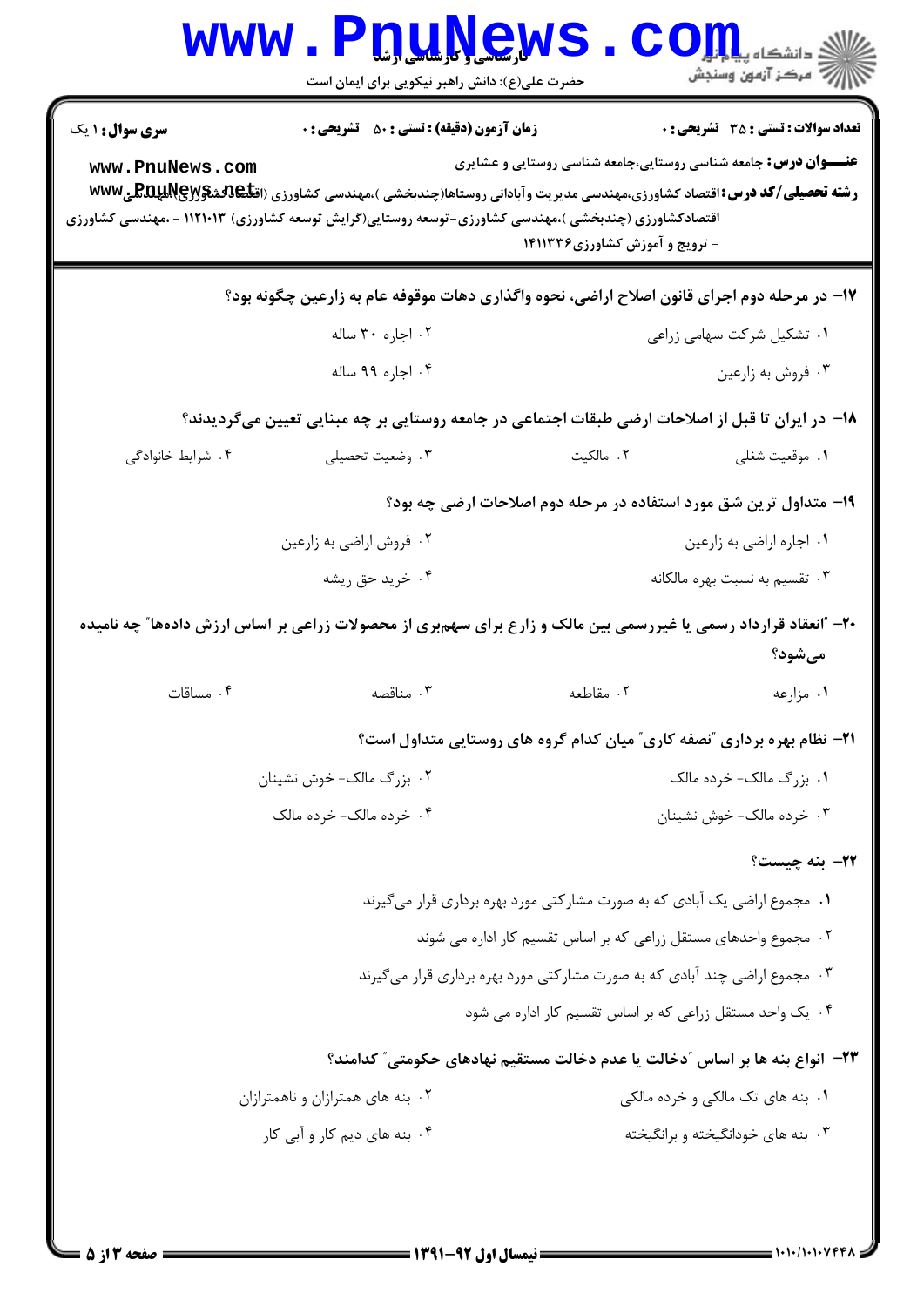| <b>WWW</b>                                                                                                              | حضرت علی(ع): دانش راهبر نیکویی برای ایمان است      | <b>TTMLXEWR</b>                                                                                                                                                                                                                                  | دانشکاه پ <b>یا با بال</b><br>راز آمرڪز آزمون وسنڊش |
|-------------------------------------------------------------------------------------------------------------------------|----------------------------------------------------|--------------------------------------------------------------------------------------------------------------------------------------------------------------------------------------------------------------------------------------------------|-----------------------------------------------------|
| سری سوال: ۱ یک                                                                                                          | <b>زمان آزمون (دقیقه) : تستی : 50 ٪ تشریحی : 0</b> |                                                                                                                                                                                                                                                  | تعداد سوالات : تستي : 35 ٪ تشريحي : 0               |
| www.PnuNews.com<br>اقتصادکشاورزی (چندبخشی )،مهندسی کشاورزی-توسعه روستایی(گرایش توسعه کشاورزی) ۱۱۲۱۰۱۳ - ،مهندسی کشاورزی |                                                    | <b>عنـــوان درس:</b> جامعه شناسی روستایی،جامعه شناسی روستایی و عشایری<br><b>رشته تحصیلی/کد درس: ا</b> قتصاد کشاورزی،مهندسی مدیریت وآبادانی روستاها(چندبخشی )،مهندسی کشاورزی (اق <b>تلیCRRRAR) للپRR</b> E فWW<br>- ترویج و آموزش کشاورزی ۱۴۱۱۳۳۶ |                                                     |
|                                                                                                                         |                                                    |                                                                                                                                                                                                                                                  |                                                     |
| ۰۴ مالکیت خصوصی                                                                                                         | ۰۳ مالکیت وقفی                                     | ۲۴− عمده ترین نوع مالکیت از مشروطیت تا سال ۱۳۳۹ کدام بود؟<br>۲. مالکیت دولتی                                                                                                                                                                     | ٠١. مالكيت سلطنتي                                   |
|                                                                                                                         |                                                    | ۲۵– پس از اصلاحات ارضی، مسئولیت حفظ نظم و مراقبت از روستا به چه فرد یا نهادی واگذار گردید؟                                                                                                                                                       |                                                     |
| ۰۴ شورای اسلامی روستا                                                                                                   | ۰۳ انجمن ده                                        | ۰۲ دهیار                                                                                                                                                                                                                                         | ۰۱ دهبان                                            |
|                                                                                                                         |                                                    | ۲۶- کدام عامل، نقش اصلی را در شکل گیری واحدهای کشت و صنعت داشته است؟                                                                                                                                                                             |                                                     |
|                                                                                                                         |                                                    |                                                                                                                                                                                                                                                  | ٠١. انجام اصلاحات ارضى                              |
|                                                                                                                         |                                                    | ۰۲ تصویب قانون تاسیس واحدهای کشت و صنعت در سال ۱۳۴۷                                                                                                                                                                                              |                                                     |
|                                                                                                                         |                                                    |                                                                                                                                                                                                                                                  | ۰۳ رونق یافتن سرمایه داری خصوصی در کشاورزی          |
|                                                                                                                         |                                                    |                                                                                                                                                                                                                                                  | ۰۴ ایجاد سدهای بزرگ در کشور                         |
|                                                                                                                         |                                                    | ۲۷- برای اندازه گیری "عکس العمل افراد نسبت به یک مفهوم یا شیء" از کدام مقیاس اندازهگیری استفاده میشود؟                                                                                                                                           |                                                     |
| ۰۴ مقیاس افتراق معنایی                                                                                                  | ۰۳ طيف ليکرت                                       | ۰۲ طيف تورستون                                                                                                                                                                                                                                   | ٠١ مقياس بوگاردوس                                   |
|                                                                                                                         |                                                    | ۲۸- کدامیک از موارد زیر نشانگر نمونه گیری غیر احتمالی می باشد؟                                                                                                                                                                                   |                                                     |
|                                                                                                                         | ۰۲ نمونه گیری سهمیه ای                             |                                                                                                                                                                                                                                                  | ۰۱ نمونه گیری سیستماتیک                             |
|                                                                                                                         | ۰۴ نمونه گیری چند مرحله ای                         |                                                                                                                                                                                                                                                  | ۰۳ نمونه گیری مطبق                                  |
|                                                                                                                         |                                                    | ۲۹- در قانون ایجاد شرکتهای سهامی زراعی، مالکیت اراضی تحت تصرف و نحوه بهرهبرداری از اراضی چگونه پیش بینی شده                                                                                                                                      | است؟                                                |
|                                                                                                                         | ۰۲ مالکیت شرکتی- بهره برداری افراز                 |                                                                                                                                                                                                                                                  | ۰۱ مالکیت فردی- بهره برداری افراز                   |
|                                                                                                                         | ۰۴ مالکیت شرکتی- بهره برداری مشاع                  |                                                                                                                                                                                                                                                  | ۰۳ مالکیت فردی- بهره برداری مشاع                    |
|                                                                                                                         |                                                    |                                                                                                                                                                                                                                                  | <b>۳۰</b> - مهم ترین عامل تولید در کشور کدام است؟   |
| ۰۴ آب                                                                                                                   | ۰۳ زمین                                            | ۰۲ نیروی کار                                                                                                                                                                                                                                     | ۰۱ بذر                                              |
|                                                                                                                         |                                                    | <b>۳۱</b> - بنه های کاریزی و گاوچاهی، جزء کدام دسته از بنه ها محسوب میشوند؟                                                                                                                                                                      |                                                     |
| ۰۴ بنه صیفی کار                                                                                                         | ۰۳ بنه خار وابسته                                  | ۰۲ بنه آبی کار                                                                                                                                                                                                                                   | ۰۱ بنه فروپاشیده                                    |
|                                                                                                                         |                                                    |                                                                                                                                                                                                                                                  |                                                     |
|                                                                                                                         |                                                    |                                                                                                                                                                                                                                                  |                                                     |

 $: 1.1.11.1.1$